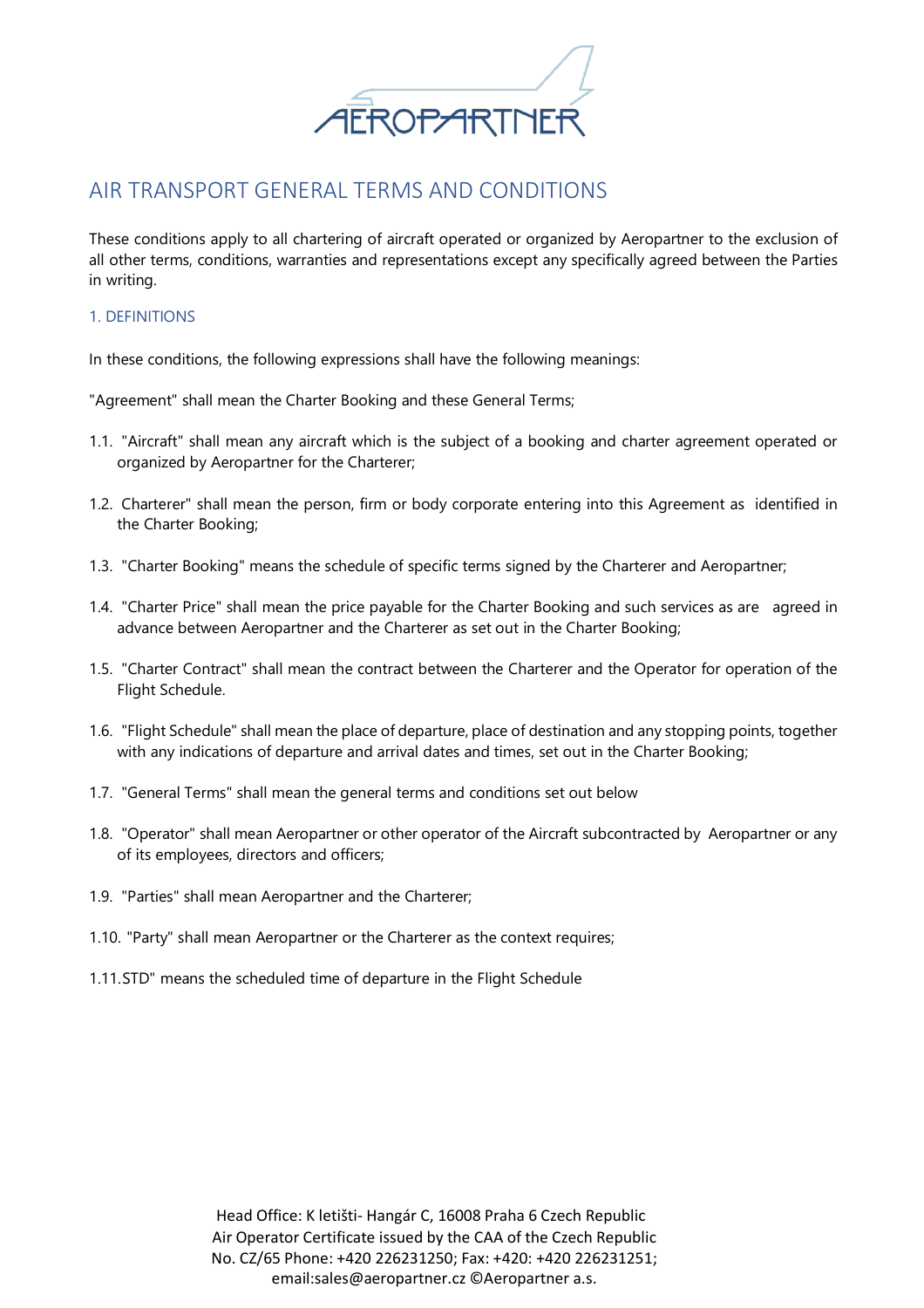

### 2. THE CHARTER BOOKING

2.1. Operator shall arrange that the Aircraft are manned, maintained, equipped and fuelled for the Flight Schedule. The Charterer agrees that the carriage will be provided by the Operator who will have sole responsibility for the operation of the Flight Schedule and maintenance and operation of the Aircraft. The Charterer accepts that Aeropartner may act only as agent for the Charterer and the Operator in arrangement of the Charter Contract. In this case the Charterer also accepts that the crew of the Aircraft are the servants and agents of the Operator and shall be authorized to take instructions only from the Operator unless otherwise agreed by the Operator in writing prior to the commencement of the Flight Schedule.

2.2. If at any time prior to the STD, the Aircraft becomes unavailable or unserviceable for any reason whatsoever prior to commencement of the Flight Schedule, Aeropartner will endeavor to find another suitable operator at the same price. Should this prove to be impossible, Aeropartner will endeavor to find an alternative operator and/or Aircraft as at close a price as possible to the Charter Price and put such possibility to the Charterer for acceptance. If Aeropartner is not able to substitute another Aircraft or the Charterer does not accept any available alternative, Aeropartner shall return the Charter Price to the Charterer and shall not be under any further liability whatsoever to the Charterer. However, the Charterer shall remain liable to pay for any part of the Flight Schedule that has already been operated.

2.3. The Charter Price includes the cost of fuel, oil, maintenance, landing, parking, ground handling and the remuneration and expense of aircrew during the Flight Schedule. All other costs, including, but not limited to license fees, clearance fees, royalties, baggage screening charges, security charges, customs duties, airport and passenger taxes, any connections to and from airports, ground accommodation, ground transfers, cabin service, onboard satellite telephone costs and any other additional service costs whatsoever and howsoever arising shall be paid by the Charterer unless otherwise specified in the Charter Booking.

2.4. De-icing or hangarage of the aircraft because of the weather conditions and any such non-standard additional costs shall be invoiced by Aeropartner to the Charterer after the flight and shall be paid promptly by the Charterer.

2.5. If ground transport is (even additionally) agreed, Air Carrier takes no responsibility for any delays caused by provider of the transportation, traffic conditions and other unpredictable circumstances.

2.6. The Charter Price and all other charges provided for in this Agreement are exclusive of value added or sales tax which shall be paid in addition by the Charterer at the rate applicable at the tax point.

2.7. The Charterer shall pay Aeropartner the Charter Price in the currency stated and at the time specified in the Charter Booking and any other additional costs agreed between the Charterer and Aeropartner.

2.8. If any payment is not received from the Charterer by the date specified in the Charter Booking, Aeropartner may, without prejudice to any other rights or remedies it may have in respect of such case Aeropartner will be entitled to cancellation charges from the Charterer in accordance with Clause 3.

2.9. Without prejudice to Clause 2.3 above, the Charter Price is also subject to increase due to any variations whatsoever to the Charter Booking requested by the Charterer and agreed by the Operator at any time after the Charter Booking has been signed. Any additional charges shall be invoiced by Aeropartner to the Charterer and shall be paid promptly by the Charterer.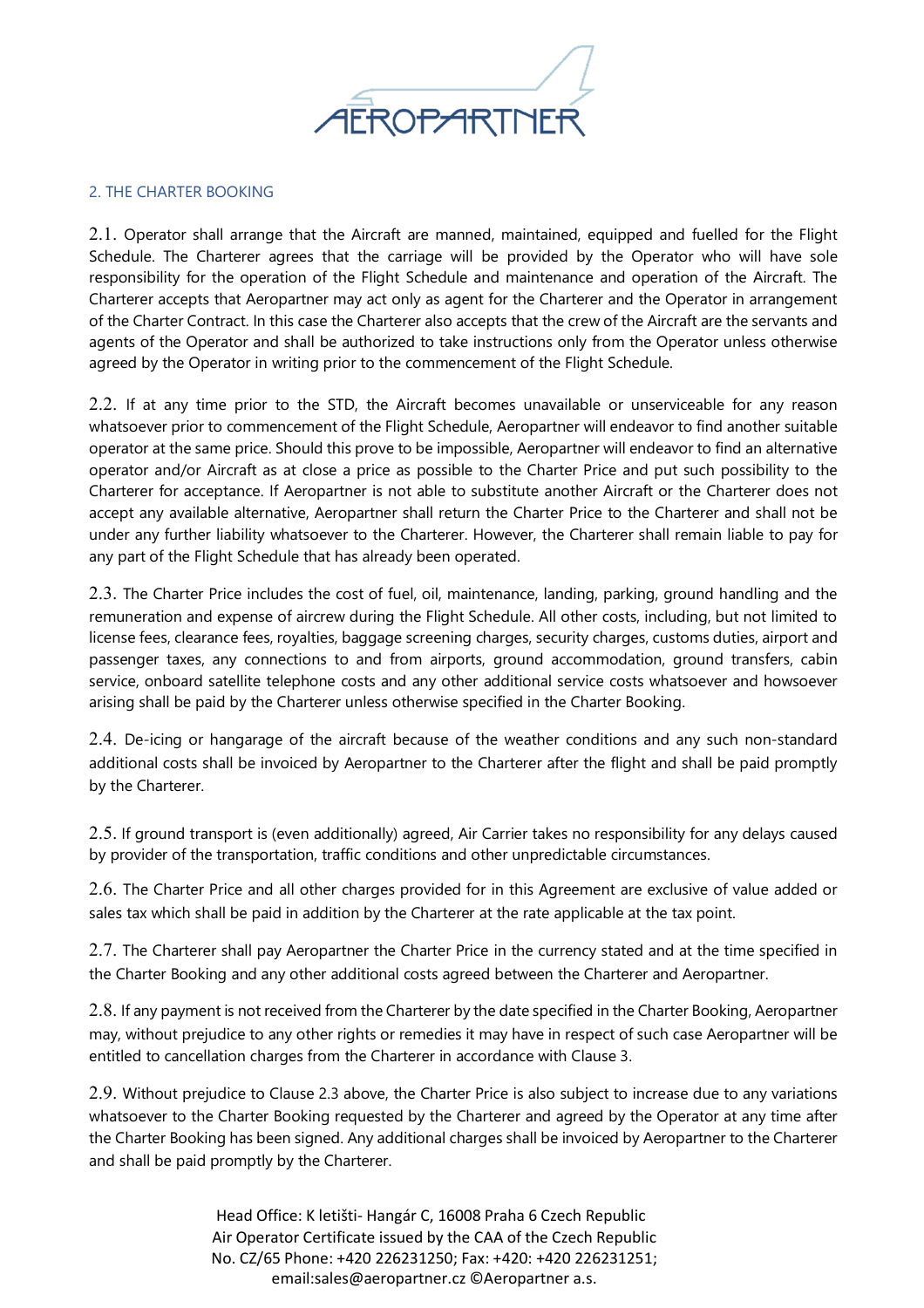

## 3. CANCELLATION AND TERMINATION

3.1.The Charterer may cancel this Agreement at any time prior to the STD by notice in writing to Aeropartner. Upon such cancellation, the Charterer will be obliged to make payment in full to Aeropartner of the cancellation charges set out below.

Notice Period Percentage of Charter Price

| agreement conclusion to 31 days prior to departure | 10% of the Charter Price  |
|----------------------------------------------------|---------------------------|
| 30 days to 8 days prior to departure               | 20 % of the Charter Price |
| 7 days to 4 days prior to departure                | 50 % of the Charter Price |
| 72 hours and less prior to departure               | 80 % of the Charter Price |
| Aircraft off-block                                 | 100% of the Charter Price |

In case some other request appears for that respecite date/time/aircraft the Charterer will be requested by Aeropartner to confirm that 50% of the charter price will be paid by the charterer from that time on in case the flight is cancelled by the Chraterer.

3.2. Aeropartner may apply any monies already received from the Charterer in satisfaction of such cancellation charges.

3.3. Aeropartner may terminate this Agreement immediately by notice in writing if:

3.3.1. The Charterer commits a breach of this Agreement which is incapable of remedy or which, if capable of remedy, is not remedied within such reasonable time as Aeropartner shall require; or

3.3.2. If, in the opinion of Aeropartner, the Charterer is unable to pay its debts (within the meaning Act no. 182/200G Sb

3.4. If Aeropartner terminates this Agreement under this Clause, the Charterer shall be liable for cancellation charges in accordance with Clause 3.1. If the Charterer cancels one or more of the flights in the Flight Schedule, the Charterer shall pay Aeropartner cancellation charges based on such proportion of the Charter Price as Aeropartner shall reasonably determine.

# 4. LIABILITY AND INDEMNITY

4.1. The operation of the Flight Schedule will be subject to the Aeropartner or subcontracted Operator's terms and conditions of carriage, a copy of which the Charterer may obtain on request from either Aeropartner or the respective Operator. The Charterer should be aware that, depending on the domicile of the Operator, amongst other things, the liability of the Operator to the Charterer may be limited in certain ways, including with regard to death and personal injury.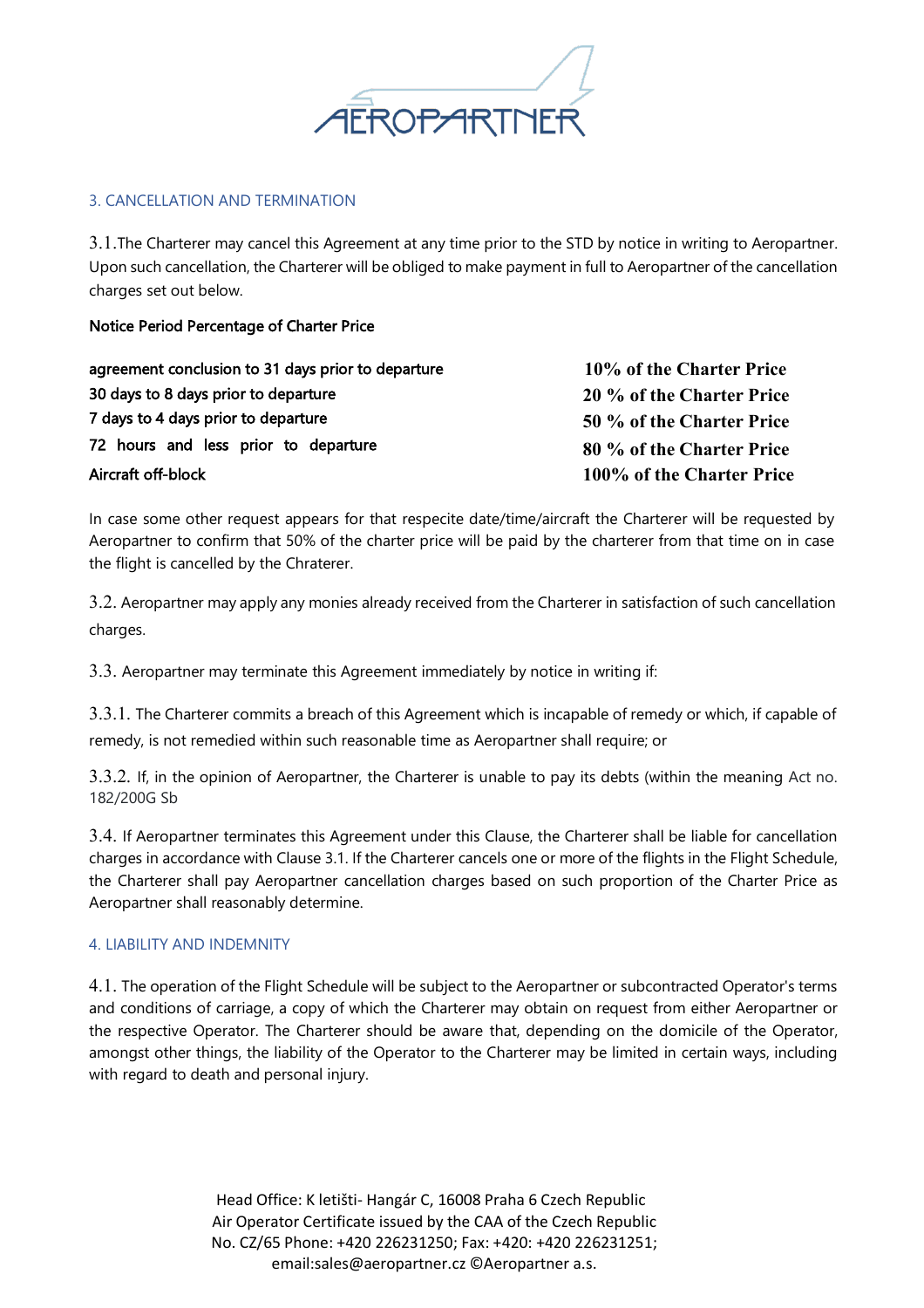

4.2. Aeropartner makes no representation or warranty with regard to any subcontracted Operator and will not be liable in any way whatsoever for any loss, damage, injury or expense suffered or incurred by the Charterer or any third party howsoever. However, nothing in this Clause shall exclude or restrict Aeropartner liability for death or personal injury arising out of its negligence.

4.3. The Charterer shall indemnify Aeropartner against all liabilities, claims and expenses (including legal costs and fees) in respect of any liability of Aeropartner to third parties (including but not limited to passengers) for any loss or damage whatsoever (including costs and expenses on a full indemnity basis) arising out of any act or omission of the Charterer its servants or agents or any passenger carried by authority of the Charterer.

# 5. OPERATION OF THE FLIGHTS

5.1. As stated in Clause 4.2 above the Aeropartner or subcontracted Operator's terms and conditions of carriage apply to the operation of the Flight Schedule pursuant to the Charter Contract. These conditions shall include the following provisions without prejudice to the application of the Operator's other terms and conditions of carriage. In the event of any discrepancy between the

Operator's terms and conditions of carriage and the following provisions, the following provisions shall prevail.

5.2. If the Aircraft, for any reason, whether before or after the commencement of the Flight Schedule, becomes incapable of undertaking or continuing all or part of the Flight Schedule, the Operator may at its absolute discretion substitute one or more aircraft of the same or another type and the provisions of the Agreement shall apply to the substituted aircraft.

5.3. If the performance of the Flight Schedule is prevented or delayed by the Charterer or anyone acting on its behalf including (but not limited to) any passenger arriving later than 30 minutes before the STD, the Operator may at its absolute discretion and without liability depart as scheduled or delay departure. Any additional expense attributable to such delayed departure shall be borne by the Charterer.

5.4. In the event of non-performance of the Charter Contract or delay caused by actions of third parties, labour difficulties, force majeure, including but not limited to inclement weather or technical breakdown or accident to the Aircraft or any part thereof, or any machinery to be used in relation to the Aircraft, the Operator shall use all reasonable endeavours to perform or continue the Flight Schedule but otherwise shall have no liability to the Charterer whatsoever.

5.5. In the event of non-performance of the Charter Contract or delay under Clause 5.4 above, the Charterer shall be liable to pay to Aeropartner such proportion of the Charter Price as shall apply to that part of the Flight Schedule which has been performed together with any additional charges and expenses payable by the Charterer pursuant these General Terms.

5.6. The Operator shall be entitled to depart from the Flight Schedule where necessary in its reasonable opinion and any additional expenses applicable to such departure shall be borne by the Charterer.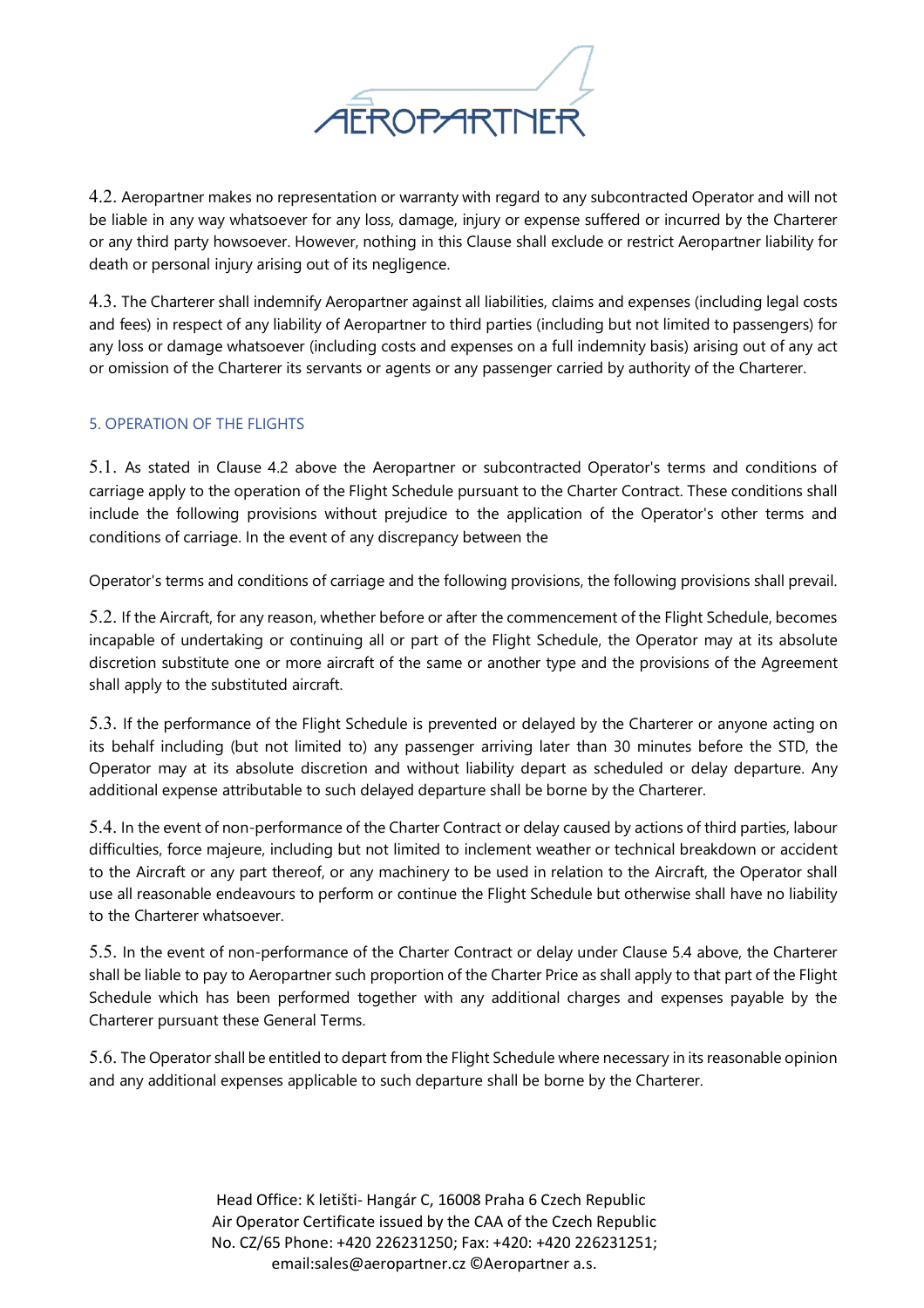

5.7. If for any reason the aircraft is diverted from any airport, aerodrome or destination shown in the initial Flight Schedule to another, the journey to the scheduled destination shall be deemed to be complete when the Aircraft arrived at such other destination.

5.8. The captain of the Aircraft shall have absolute discretion:

5.8.1. To refuse any passenger(s), baggage, cargo or any part thereof;

5.8.2. To decide what load may be carried on the Aircraft and how it shall be distributed;

5.8.3. To decide whether and when a flight may be safely undertaken and where and when the Aircraft shall be landed.

5.8.4. In case of flying outside Schengen Area, inside the Schengen Area from the outside or whenever General Declaration is required for a flight the captain is authorized to check that passengers embarking the flight are listed in the General Declaration and that their passport details match. Any discrepancy shall be cleared before admission on board.

5.9. The Charterer shall ensure that any goods to be transported are sufficiently and properly packed for carriage and shall supply adequate tie-down material and equipment taking into account all reasonable demands of the Operator and the captain and where necessary complying with IATA Dangerous Goods Regulations, [a copy of which is available for inspection at the office of Aeropartner].

5.10. The Operator shall be entitled at its own discretion and without compensation to the Charterer to use any part of the carrying capacity of the Aircraft unused by the Charterer, except by means of the carriage of additional passengers, and to use any part of the Flight Schedule unused by the Charterer.

# 6. PASSENGER BAGGAGE

6.1. Passengers are Banned from Transporting:

- Baggage and objects which could compromise the safety of the flight, passengers and assets as well as baggage and objects which could get easily damaged during air transport, including objects with unsuitable packaging and objects which could be of a nuisance to passengers.
- Objects which are prohibited from transport by law, respective regulations and directives of the particular State.
- Objects which are, in the carrier's opinion, unsuitable for air transport due to their size, weight or character.
- Hazardous substances (explosives and ammunition, flammables, corrosives, compressed gases, poisonous substances, toxic and infectious materials, oxidising substances, radioactive material, magnetic and other dangerous objects).
- Detailed information regarding transport of the above-listed baggage categories will be provided by the carrier's sales offices.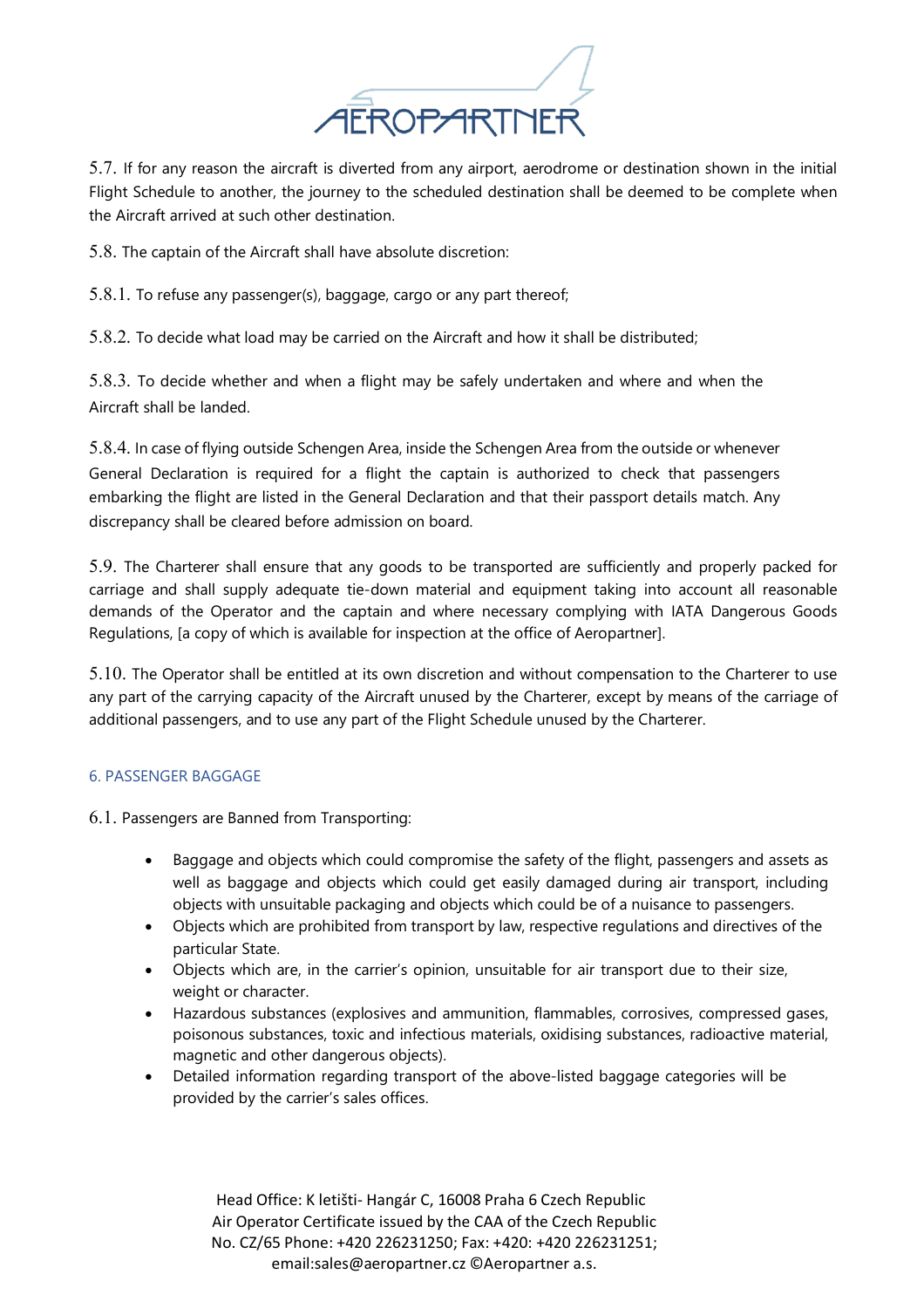

#### List of prohibited items:

Without prejudice to applicable safety rules, passangers are not permitted to carry the following articles into security restricted areas and on board an aircraft:

- 1. Guns, firearms and other devices that discharge projectiles devices capable, or appearing capable, of being used to cause serious injury by discharging a projectile, including:
	- Firearms of all types, such as pistols, revolvers, rifles, shotguns
	- Toy guns, replicas or imitation firearms capable of being mistaken for real weapons
	- Component parts of firearms, excluding telescopic sights
	- Compressed air and  $CO<sub>2</sub>$  guns, such as pistols, pellet guns, rifles and ball bearing guns
	- Signal flare pistols and starter pistols,
	- Bows, cross bows and arrows,
	- Harpoon guns and spear guns,
	- Slingshots and captapults
- 2. stunning devices devices designed specifically to stun or immobilise, including:
	- Devices for shocking, such as stun guns, lasers and stun batons,
	- Animal stunners and animal killers,
	- Disabling and incapacitating chemicals, gases and sprays, such as mace, pepper sprays, capsicum sprays, tear gas, acid sprays and animal repellent sprays;
- 3. objects with a sharp point or sharp edge objects with a sharp point or sharp edge capable of being used to cause serious injuries, including:
	- Items designed for chopping, such as axes, hatchets and cleavers,
	- Ice axes and ice picks,
	- Razor blades
	- Box cutter
	- Knives with blades of more than 6 cm,
	- Scissors with blades of more than 6 cm as measured from the fulcrum,
	- Martial arts equipment with a sharp point or sharp edge,
	- Swords and sabres
- 4. workmen's tools tools capable of being used either to cause serious injury or to threaten the safety of aircraft, including:
	- Crowbars,
	- Drills and drill bits, including cordless portable power drills,
	- Tools with a blade or a schaft of more than 6 cm capable of use as a weapon, such as screwdrivers and chisels
	- Saw, including cordless portable power saw
	- **Blowtorches**
	- Bolt guns and nail guns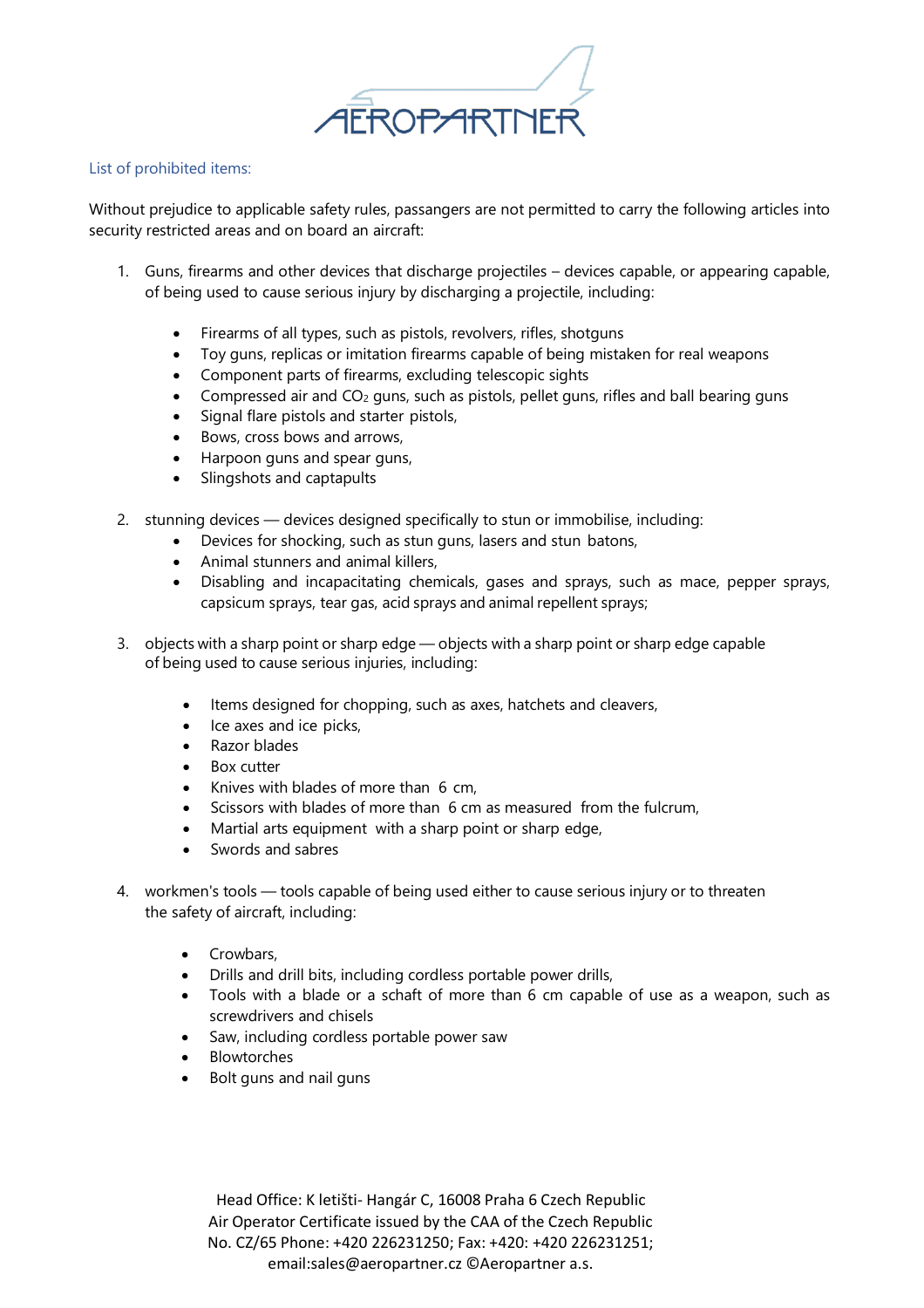

- 5. blunt instruments objects capable of being used to cause serious injury when used to hit, including:
	- Baseball and softball bats
	- Clubs and batons, such billy clubs blackjaks and night sticks
	- Martial arts equipment
- 6. Explosives and incendiary substances and devices explosives Explosives and incendiary substances and devices and incendiary substances and devices capable , or appearing capable, of being used to cause serious injury or to pose a threat to the safety of aircraft, including:
	- Ammunition
	- Blasting caps
	- Detonator and fuses
	- Replica or imitation explosive devices
	- Mines, grenades and other explosive military stores
	- Fireworks and other pyrotechnics
	- Smoke-generating canisters and smoke-generating cartridges,
	- Dynamite, gunpowder and plastic explosives

#### DO NOT CARRY DANGEROUS GOODS IN YOUR BAGGAGE OR ON YOUR PERSON















#### Transportation of live animals in passenger cabin (PET)

Pets, i.e. only cats and dogs, in the cabin will be allowed on ad-hoc basis only. A maximum of 3 pets will be allowed on airplane board.

Passengers carrying pets in accordance to the provisions of articles below will be warned of the possibility of offloading the animal if not in compliance of these provisions.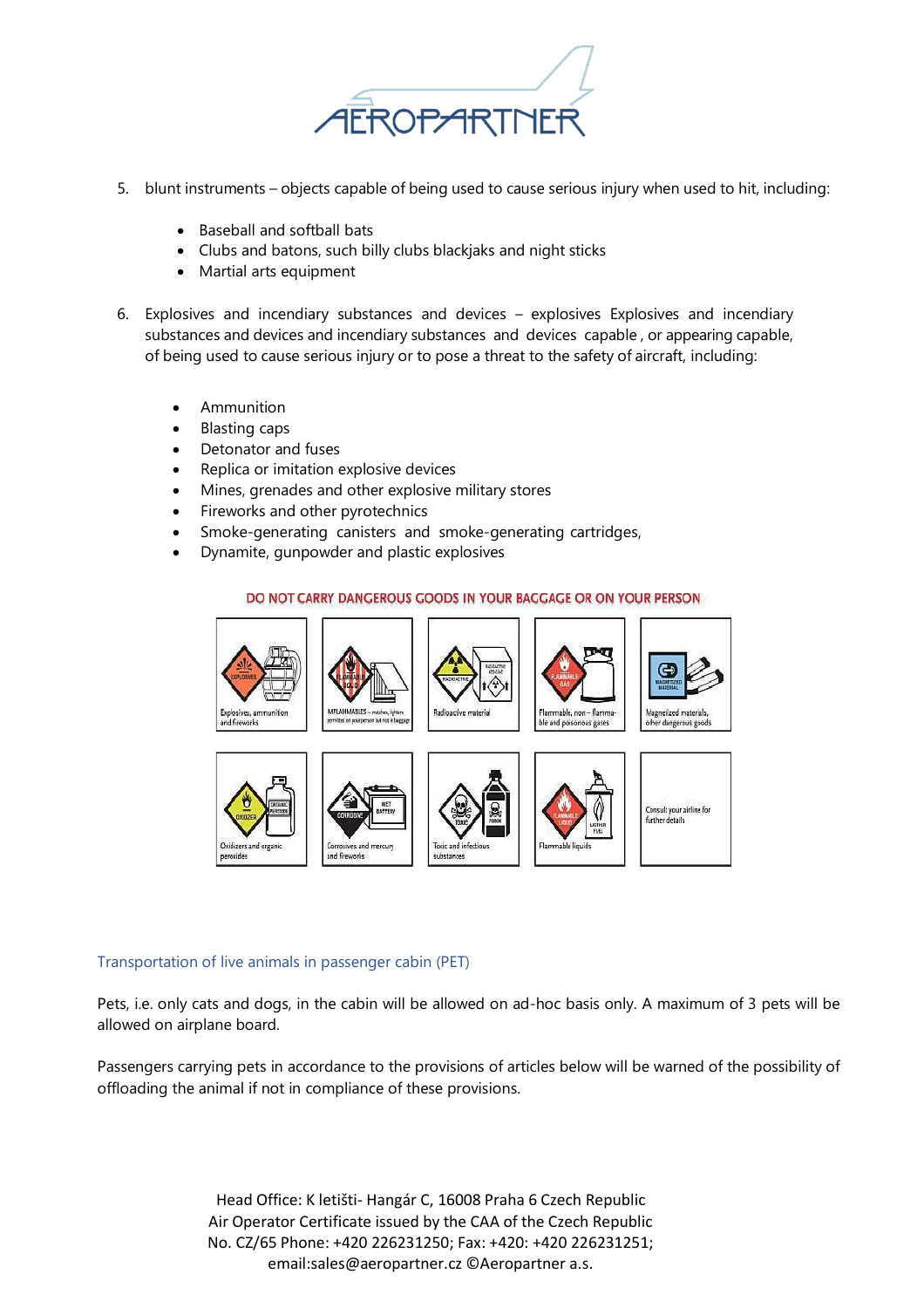

Carriage of pets will only be allowed when the pet:

- Has proper valid vaccination and health documents.
- Is carried in a kennel or (animal) bag, provided that the kennel/bag fits on the seat/toilet seat with the appropriate restraining items. The kennel/bag must measuring not more than 30 x 47 x 27 cm. The kennel/bag must be clean and made of a strong, leak-proof material (hard or soft). A kennel/bag can include more than one animal, as long as the maximum size or weight is not exceeded, and are then considered as one.
- Remains in the kennel/bag throughout the flight and the kennel/bag shall remain on the seat/toilet seat.
- Together with the kennel/bag, has a maximum weight of 8 kg/18 lbs.
- Does not have an offensive behaviour, smell or appearance.

The presence of pets in the cabin will be mentioned on the *Flight Order* and relevant pet valid vaccination/health documents shall be filled in at check-in. The Commander may order to reject the animal to be transported before a flight. Any time, during a flight, the Commander may also order to off-load the animal when the animal causes or has caused annoyance to passengers.

As Aeropartner operated airplane type does not allow carriage of animals in cargo holds (heating and ventilation limitations), the animal shall not be loaded in cargo holds.

Whenever the fasten seat belt order is on, the kennel/bag shall be closed and placed on the seat/toilet seat.

Note: Guide and Rescue Dogs are not primarily transported, deliberately. In case of need, it shall be processed as an ad-hoc situation, with the appropriate adopted provisions.

# 7. GENERAL PROVISIONS

7.1. No failure by either Party to exercise, nor any delay in exercising, any right or remedy under this Agreement shall operate as a waiver thereof or of any right or remedy hereunder, nor shall any single or partial exercise of any right or remedy prevent any further or other exercise thereof, or the exercise of any other right or remedy.

7.2. Neither Party shall assign any of its rights or obligations under this Agreement in whole or in part without the prior written consent of the other Party, such consent not to be unreasonably withheld.

7.3. This Agreement shall be governed and construed in accordance with Czech law and the Czech Courts shall have non-exclusive jurisdiction to settle any claim or matter arising under this Agreement.

7.4. Nothing in this Agreement, expressed or implied, is intended to confer upon any third party, other than the legal successors of the Parties and third parties to which the Agreement or certain rights under or in relation to the Agreement have been assigned as provided under this Agreement, any rights to require fulfilment of any obligation under this Agreement or any other right whatsoever under or by reason of this Agreement.